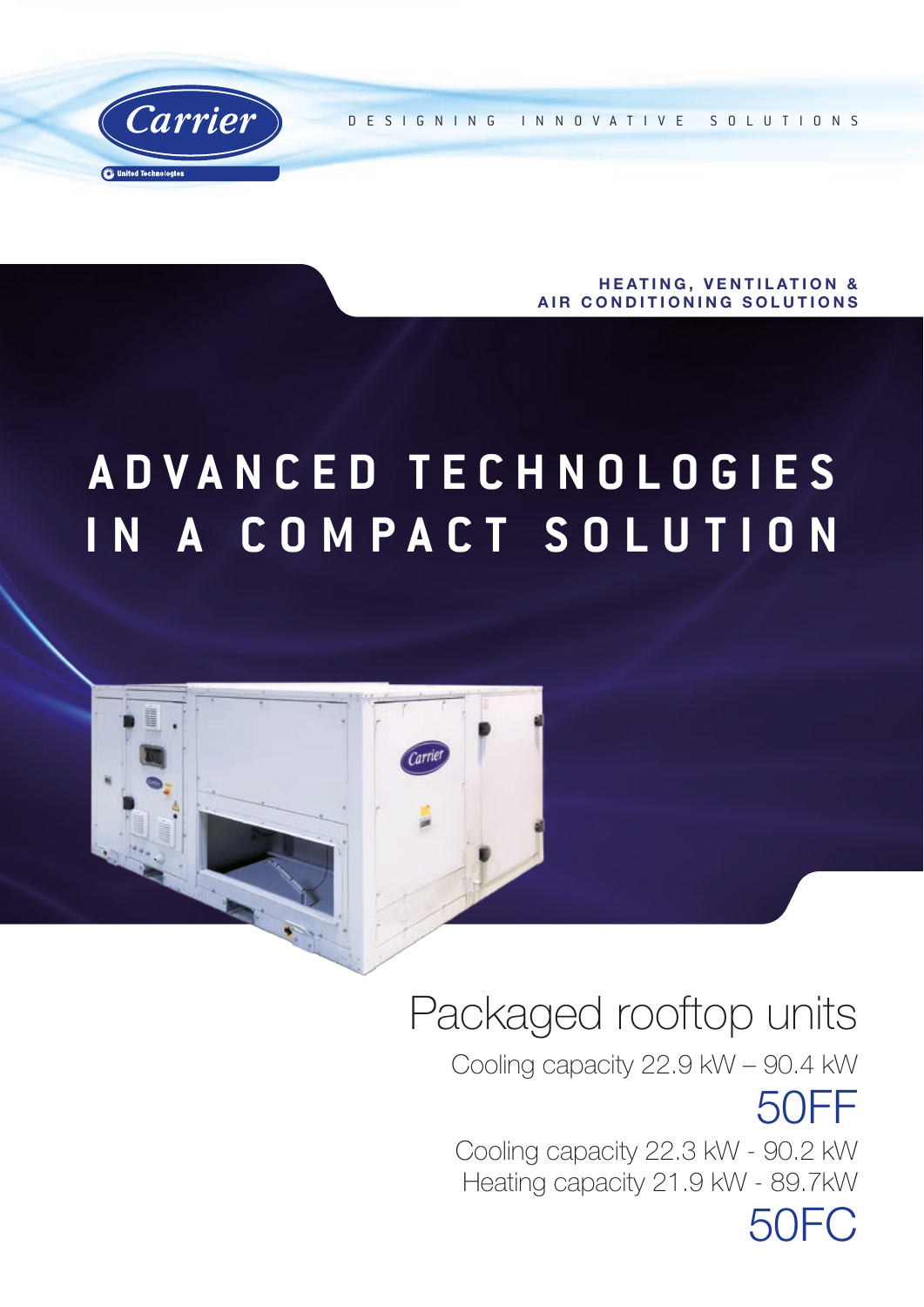## 50FF & 50FC units Advanced technologies

### **Energy efficient technologies**

The control system of the 50FF and 50FC ranges targets the advanced management of part load operation. The range offers best-in-class technologies such as EC motor fans, multi-scroll compressors, electronic expansion valves, improved defrost technology and active heat recovery system for an increased energy performance: SEER up to 4.89 and SCOP up to 3.59.

## ■ Compact flexible system

The compact single-packaged system has been designed to optimize transportation and installation, both in new projects or refurbishments. The range offers a wide range of options and a wide set of configurations to customize the unit according to any particular needs: energy recovery system, free-cooling, variable air flow… Units are two-height stackable for transport optimization.

### ■ Absolute reliability

The 50FF and 50FC ranges have been designed to ensure robustness throughout the lifecycle of the units. The full reliability of the units is the result of high quality material and components (powder paint, locks, fan mounting, cables) combined with the **highest quality standards** in terms of manufacturing and laboratory testing.

### ■ Extensive scope of applications

The 50FF and 50FC range adapts effortlessly to a wide range of applications. This unit comes in reversible heat pump version with capacities from 20 kW to 90kW for a wide range of compressor operating conditions starting at -15 °C and up to 52°C outdoor air.

### **Environmental responsibility**

The 50FF and 50FC ranges are contributing to a sustainable future by offering the highest seasonal efficiency performance: SEER up to 4.89 and SCOP up to 3.59. The whole range is already compliant with the 2021 Ecodesign requirements.

The specific casing and frame design allows for a waste reduction by eliminating the use of wooden pallets.

## ■ Cooling and heating

The new 50FF/FC packaged rooftop range consists of autonomous compact air-air units of horizontal design, rooftop type.

■ 50FF series: for cooling-only operation.

■ 50FC series: for reversible heat pump operation. The range of available capacities in the series allows for the air conditioning of medium and large surface areas which are common in shopping malls, food retail, logistics and many other commercial and industrial applications.

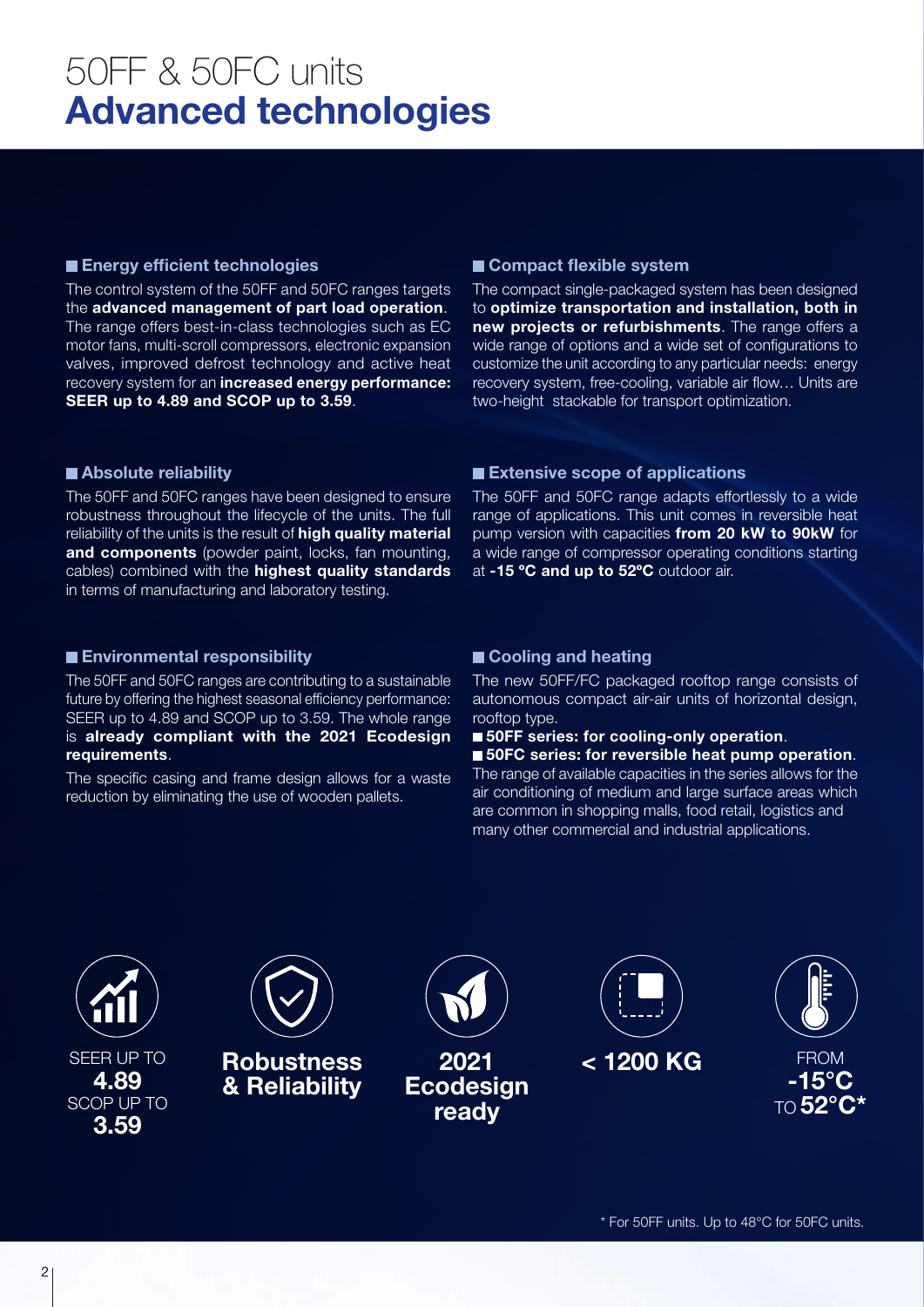## **Technical** Insight

# Packaged rooftop units with separated gas module option 50FF & 50FC



## STANDARD FEATURES

### SINGLE DUCT CONFIGURATION

For single-volume installations without extraction air energy recovery. The supply fan is connected to simple duct network with no return (or a simple one). Allows for fresh air and freecooling management.

#### DOUBLE DUCT CONFIGURATION

For single-volume installations with or without extraction air energy recovery needs. Supply and return fans are connected to both duct networks. Allows for fresh air and freecooling management.

EXHAUST AIR ENERGY RECOVERY OPTIONS Mandatory in many countries. Available through active

(thermodynamic) or passive (heat recovery wheel) options.

### **HEATING OPTIONS**

As a support element for heat pumps or as main heater in cooling only units. Available through condensation gas burners and boilers, hot water coils and electrical heaters.

**IN-LINE CONFIGURATIONS FOR RENOVATION PROJECTS** Above 50 kW, new footprint to better match with own and competitors' legacy units to be replaced in existing installations.

#### **LIGHTWEIGHT OPTIMIZED BOXES** Either for stacked transportation or for helicopter lifting, to reduce overall side costs to customer.

## ADVANCED APPLICATIONS

VARIABLE AIR VOLUME

Special application for managing more than one volume at the same time.

- LOW TEMPERATURE FOOD STOCKS Low temperature has to be maintained for food preservation at low return temperature (15ºC).
- **REFRIGERATION HEAT RECOVERY COIL** Energy recovery system to use hot water coming from refrigeration systems for low water temperature applications.
- **100% FRESH AIR WITHOUT EXTRACTION AIR** Where it is necessary to blow 100% fresh air inside the volume as extraction air cannot be recycled: kitchens, bad smelling premises, smokes, polluted air...
- **DEHUMIDIFICATION ACTIVE CONDENSATION COIL** Extra condensation coil for dehumidification in high humidity ambients. Dedicated to food retail as to avoid condensation over the goods or refrigerant cabinet glass doors.